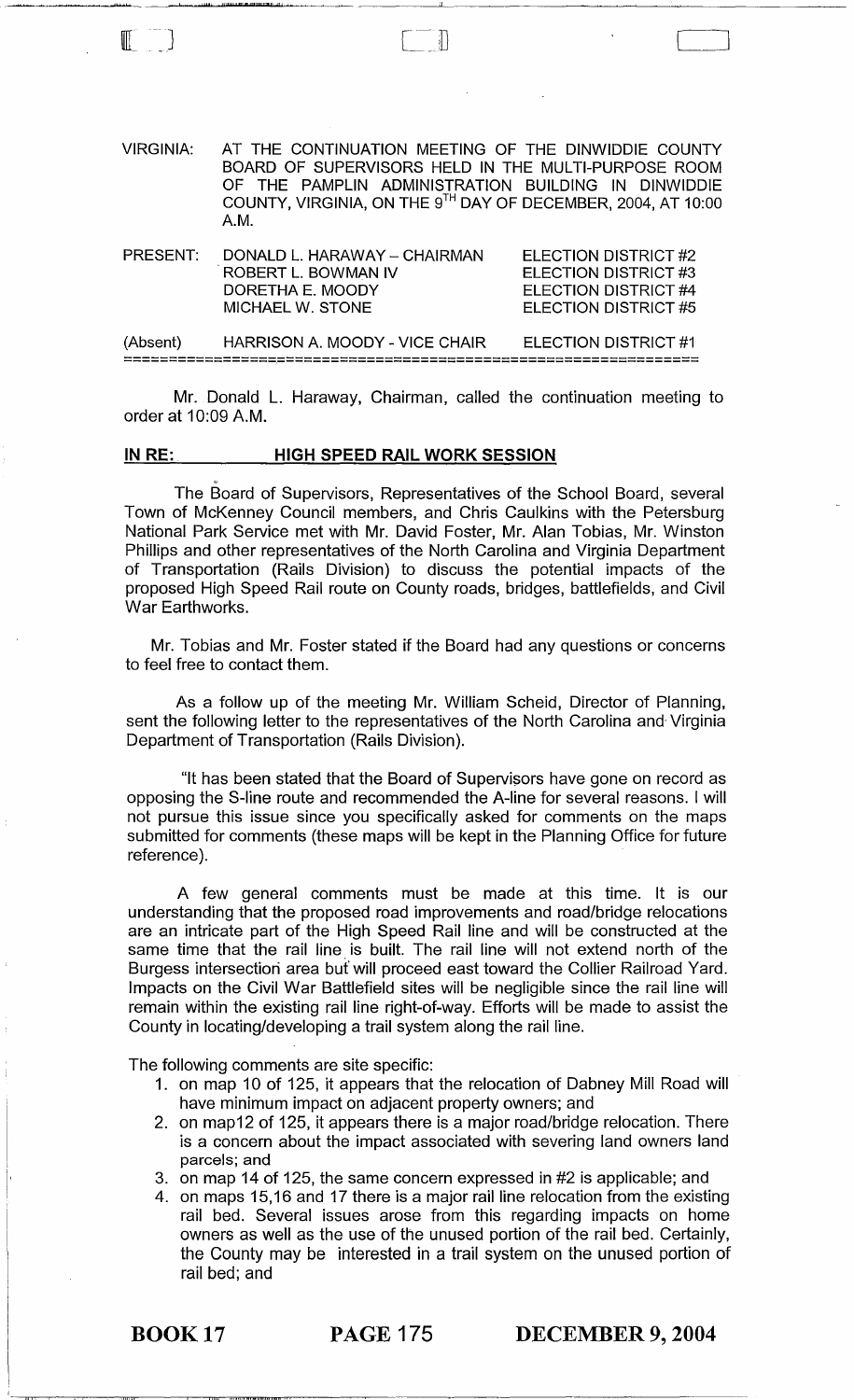- 5. on map 18 of 125 there are concerns with wetlands located in this area, the road relocation and how the grade separation will be accomplished; and
- 6. on map 19 of 125 there is some concern regarding the conversion of Blessings Lane (F-855) to a through road. Access to Route 1 is important to the citizens living on Glebe Road and other interior roads connecting to Glebe Road; and
- 7. on map 20 of 125 there is a major reworking of the roadway alignment and construction of a bridge to obtain grade separation with the rail line and Route 1. It is important that the citizens living to the west of the rail line be given access to Route 1 and 1-85; and
- 8. on map 25 of 125 there is considerable concern with the rail line and its impacts on the Town of McKenney, Route 40 and Sunnyside Elementary School. It is our understanding that the rail line will be lowered into the ground and special bridge improvements are needed where Route 40 crosses the rail line. Also, sound impacts on the Elementary School will be minimized due to the depression of the rail line below ground elevation and the use of earth berms.

I hope that the comments are of benefit to you. It is our expectation that our concerns will be included in any future documents developed on the high speed rail proposal."

# IN RE: CLOSED SESSION

Mr. Stone moved to close the meeting in order to discuss matters exempt under section: §2.2-3711 (A) (7) - Legal - Public Safety;

Ms. Moody seconded the motion. Mr. Stone, Mrs. Moody, Mr. Bowman, Mr. Haraway, voting "Aye", the Board moved into the Closed Meeting at 12:03 P.M.

The meeting reconvened into Open Session at 12:34 P.M.

## IN RE: CERTIFICATION

Whereas, this Board convened in a closed meeting under: §2.2-3711 (A) (7) - Legal - Public Safety;

And whereas, no member has made a statement that there was a departure from the lawful purpose of such closed meeting or the matters identified in the motion were discussed.

Now be it certified, that only those matters as were identified in the motion were heard, discussed or considered in the meeting.

Upon motion of Mr. Stone, Seconded by Mr. Bowman, Mr. Stone, Ms. Moody, Mr. Bowman, Mr. Haraway, voting "Aye", this Certification Resolution was adopted.

# IN RE: ADOPTION OF EMERGENCY ORDINANCE RELATED TO OFFENSES AGAINST PEACE AND ORDER

The County Administrator gave a summary of the details associated with the emergency ordinance. She stated that the emergency ordinance would be in effect for only 60 days and if the Board wanted to make it permanent a public hearing would have to be held to adopt it as an amendment to the County Code.

Upon motion of Mr. Bowman, Seconded by Ms. Moody, Mr. Stone, Ms. Moody, Mr. Bowman, Mr. Haraway, voting "Aye", the following emergency ordinance was adopted.

BOOK 17 PAGE 176 DECEMBER 9, 2004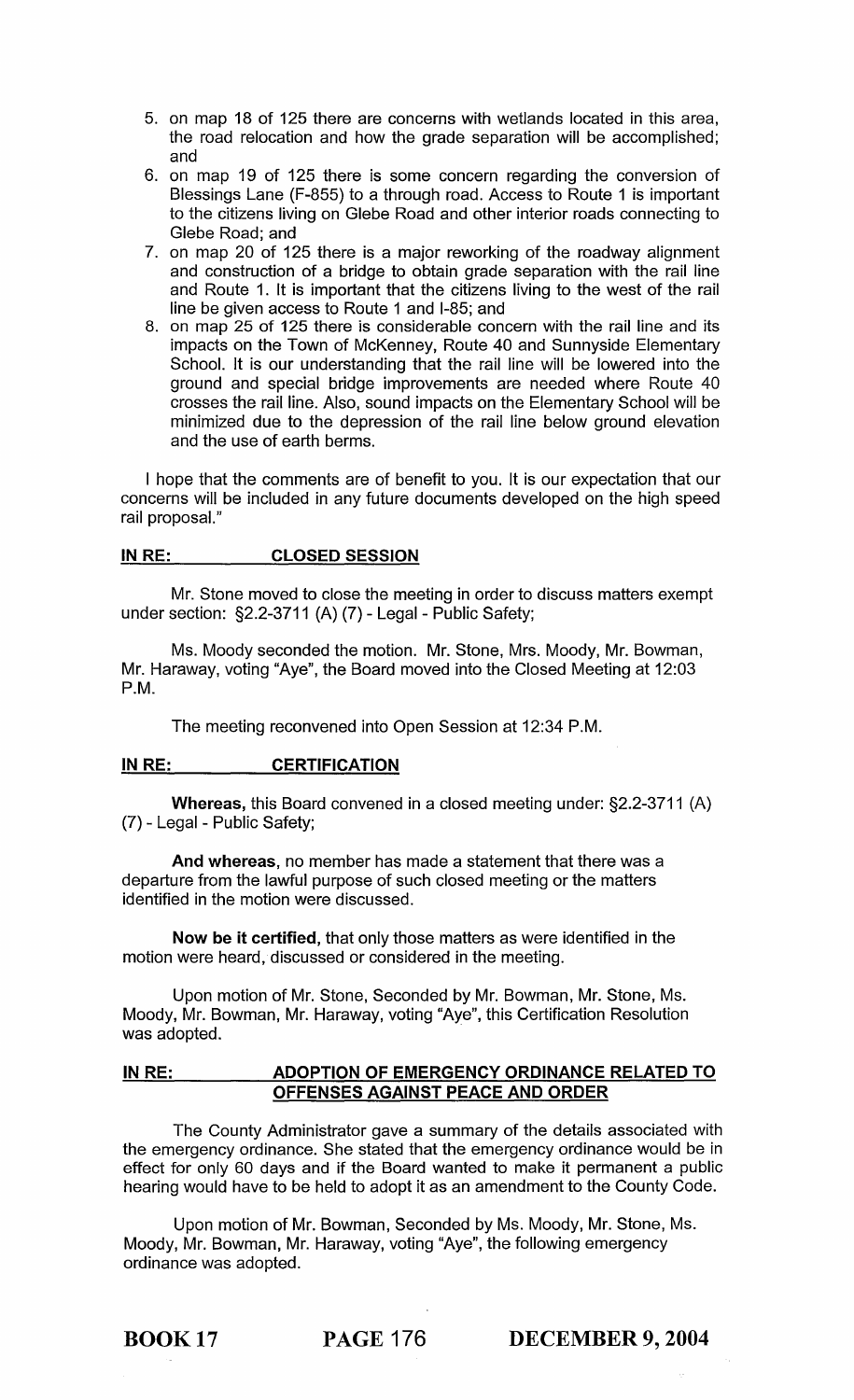# AN EMERGENCY ORDINANCE TO AMEND CHAPTER 15 OF THE CODE OF THE COUNTY OF DINWIDDIE, VIRGINIA BY ADOPTING AND ENACTING SECTIONS 15-7 THROUGH 15-11 RELATED TO OFFENSES AGAINST , PEACE AND ORDER

WHEREAS, the Board finds that offenses against peace and order are threatening to the health, safety, and welfare of the public; and

WHEREAS, the Code of Virginia permits localities to enact ordinances making such conduct unlawful; and

WHEREAS, an emergency exists due to an increasing number of offenses against the peace and order in the County and the resulting increase in the danger to the health and safety of the public;

NOW THEREFORE BE IT ORDAINED, by the Board of Supervisors of Dinwiddie County pursuant to the authority granted to it under §§ 15.2-926, 15.2-1427, 18.2-404, 18.2-415, and 18.2-416 of the Code of Virginia and in order to promote the public health, safety, and public welfare that Sections 15-7 through 15-11 of the Code of the County of Dinwiddie, Virginia be enacted to read as follows:

#### Sec. 15-7. Loitering.

wii jiuli jiuli jiuli kata wa kata wa kata ma

 $\mathbb{F}$   $\mathbb{F}$ 

- (a) No person shall loiter, lounger or sleep in or upon any street, park or public place or in any public building.
- (b) For the purposes of this section, the term "loiter" shall encompass, but shall not necessarily be limited to, one or more of the following acts:
	- (1) Molesting or interfering with any person lawfully upon any street, park or other public place.
	- (2) Remaining idle in essentially one location without a legitimate business or purpose in so remaining idle.
	- (3) Refusing to move on when so requested by a peace officer; provided that the peace officer has exercised his discretion and reasonably under the circumstances in order to preserve or promote public peace and order.
	- (4) For the purpose of this section, the term "other pubic place" shall be deemed to include the quasipublic area in front of or adjacent to any store, shop, restaurant, luncheonette or other place of business and shall include also any parking lot or other vacant private property not owned or under the dominion of the person charged with a violation of this section.
- (c) Any person who violates any of the provisions of this section shall be guilty of a Class 1 misdemeanor.

### Sec. 15-8. Obstructing free passage of others.

(a) Any person or persons who, in any public place or on any private property open to the public, unreasonably or unnecessarily obstructs the free passage of other persons to and from or within such public place or private property and who shall fail or refuse to cease such obstruction or move on when requested to do so by the owner or lessee or agent or employee of such owner or lessee or by a duly

BOOK 17 PAGE 176 DECEMBER 9, 2004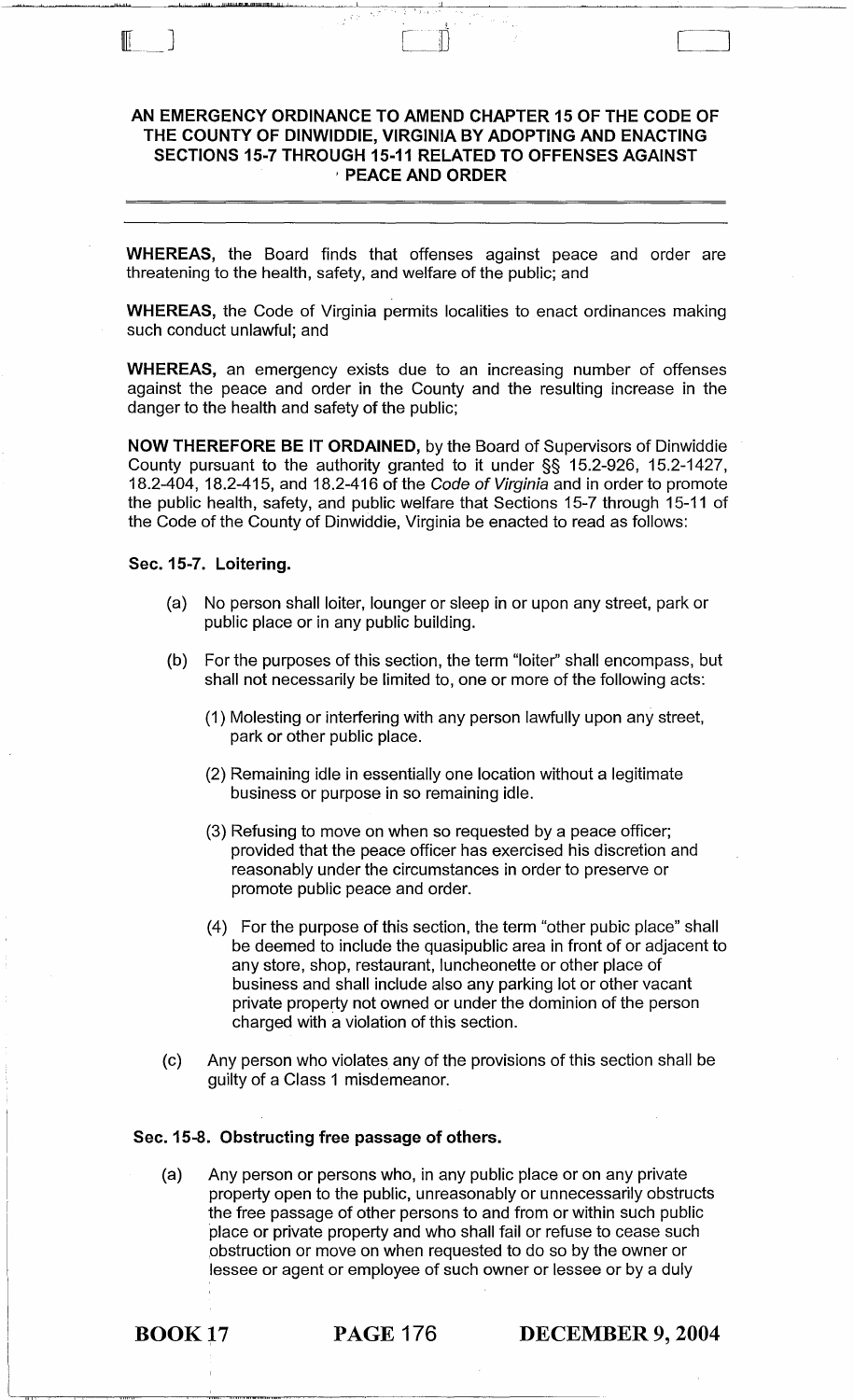authorized law enforcement officer shall be guilty of a class 1 misdemeanor.

(b) Lawful picketing shall not be construed as a violation of subsection (a) of this section.

# 15-9. Disorderly conduct generally.

(a) A person is guilty of disorderly conduct if, with the intent to cause public inconvenience, annoyance or alarm, or recklessly creating a risk thereof, he:

(1) In any street, highway, public building, or while in or in a public conveyance, or public place engages in conduct having a direct tendency to cause acts of violence by the person or persons at whom, individually, such conduct is directed; provided, however, such conduct shall not be deemed to include the utterance or display of any words or to include conduct otherwise made punishable under this chapter; or

(2) . Willfully or being intoxicated, whether willfully or not, and whether such intoxication results from self-administered alcohol or other drug of whatever nature, disrupts any meeting of the governing body of any political subdivision of this state or a division or agency thereof, or of any school, literary society or place of religious worship, if such disruption (i) prevents or interferes with the orderly conduct of such meeting or (ii) has a direct tendency to cause acts of violence by the person or person at whom, individually, such disruption is directed; provided, however, such conduct shall not be deemed to include the utterance or display of any words or to include conduct otherwise made punishable under this chapter.

(3) Willfully or while intoxicated, whether willfully or not, and whether such intoxication results from self-administrated alcohol or other drug of whatever nature, disrupts the operation of any school or any activity conducted or sponsored by any school, if the disruption (i) prevents or interferes with the orderly conduct of the operation or activity or (ii) has a direct tendency to cause acts of violence by the person or persons at whom, individually, the disruption is directed; provided, however, such conduct shall not be deemed to include the utterance or display of any words or to include conduct otherwise made punishable by this chapter.

- (b) The person in charge of any such building, place, conveyance, meeting, operation, or activity may eject there from any person who violates any provision of this section, with the aid, if necessary, of any persons who may be called upon for such purpose.
- (c) For the purposes of this section a public place shall include any place to which the general public has access and a right to resort for business, entertainment or other lawful purpose, not necessarily a place devoted solely to the uses of the public. Public place also includes the front and immediate area of any store, shop, restaurant, tavern or other place of business and also public grounds, areas or parks.
- (d) A person violating any provision of this section shall be guilty of a class 1 misdemeanor.

# 15-10. Abusive language.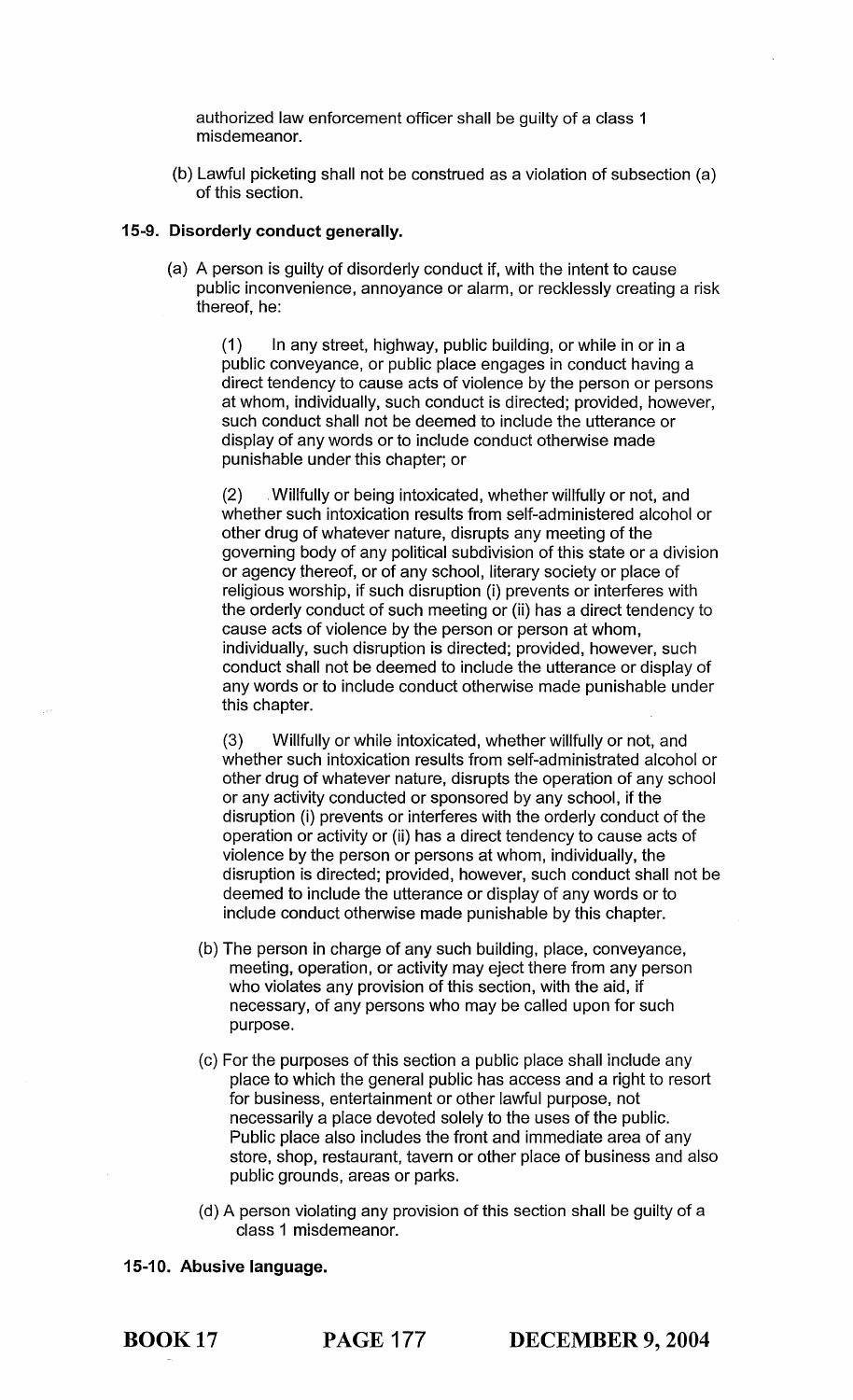(a) It shall be unlawful for any person in the county, in the presence or hearing of another, to curse or abuse such person, or use any violent, abusive language to such person concerning himself or any of his relations, under circumstances reasonably calculated to provide a breach of the peace.

~l .. " ....... ,..;u . [\_OJ

(b) Any person violating the provisions of this section shall be guilty of a class 3 misdemeanor.

#### 15-11. permitted conduct.

(~ \_\_\_

Acts authorized as an exercise of a person's constitutional right to picket, protest, or speak shall not constitute unlawful activity under this chapter.

BE IT FURTHER RESOLVED that if any section, sentence, paragraph, term, or provision of this Ordinance is determined to be illegal, invalid, or unconstitutional by any court of competent jurisdiction or by any state or federal regulatory authority having jurisdiction thereof, such determination shall have no effect on the validity of any other section, sentence, paragraph, term, or provision of this Ordinance, all of which will remain in full force and effect.

This Ordinance shall become effective immediately upon its adoption by the Board of Supervisors.

## IN RE: ADJOURNMENT

Upon Motion of Mr. Bowman, Seconded by Ms. Moody, Mr. Stone, Ms. Moody, Mr. Bowman, Mr. Haraway voting "Aye", the continuation meeting adjourned at 12:36 P.M. to be continued to Wednesday, December 15, 2004 at 5:00 P.M. for a Closed Session - Personnel for County Administrator.

Donald L. Haraway, Chairman

**ATTES** W. Kevin Massengill Assistant Coupty Administrator

labr

# BOOK 17 PAGE 177 DECEMBER 9, 2004

,,-------\_0\_0 \_\_\_\_ ., *, .....* Hi'\_ .... *'H*